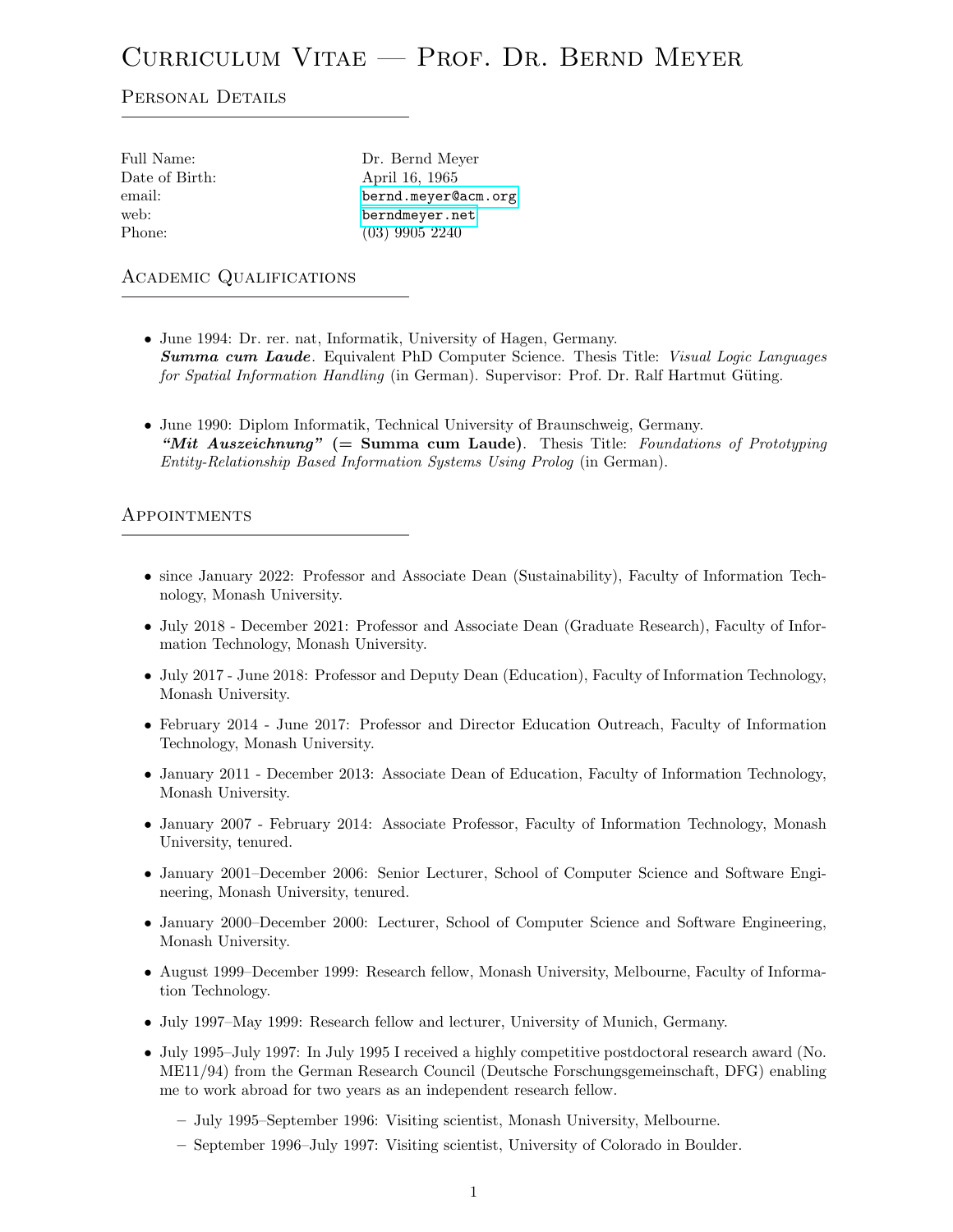- July 1994–July 1995: Lecturer, Computer Science Department, University of Hagen, Germany. Hagen is the leading distance teaching university in Germany.
- 1994: Adjunct Lecturer, University of Dortmund, Germany.
- March 1990–July 1994: Research fellow, Computer Science Department, University of Hagen, Germany.

## **GRANTS**

I am and have been chief-investigator of successful ARC Discovery proposals with a total volume of more than A\$3.5 million with an 80% success rate for ARC Discovery applications.

- 2021-2023: ARC Discovery Grant "Self-organised communication as a foundation of large, complex societies" as principal chief investigator with a volume of A\$596,886 (active, with C. Reid, T. Landgraf and I. Couzin).
- 2018-2020: ARC Discovery Grant "Modelling collective behaviour to protect social insect ecosystem services" as principal chief investigator with a volume of A\$325,000 (active, with M. Burd, J. Garcia, A. Traulsen and H.J. Offenberg).
- 2018-2020: WISE Grant "Driving social change: Women, Entrepreneurship, and IoT" with a volume of A\$230,000 (active, with C. Gonsalvez, J. Whittle, et al.)
- 2016-2019: ARC Discovery Grant "Real-time modelling of crowd dynamics for disaster prevention" as chief investigator with a volume of A\$440,000 (active, with M. Sarvi and M. Burd).
- 2016-2017: DAAD-UA Joint Research Grant "Division of Labour and Collective Homeostasis in Dynamic Environments" with a volume of A\$50,000 (completed, with Chr. Kleineidam)
- 2014: Google 'Computer Science for High Schools' Victorian Node Initiative, with a volume of A\$15,000 (completed).
- 2011-2013: ARC Discovery Grant for "Modelling and simulation of self-organised behaviour in biological and bio-inspired systems" as principal chief investigator, with a volume of A\$255,000 (completed).
- 2013: Google 'Computer Science for High Schools' Victorian Node Initiative, with a volume of A\$15,000 (completed).
- 2012: 2 x EPSRC Global Collaboration Grants in Computational Biology with a combined volume of A\$42,000 (completed).
- 2012: Google 'Computer Science for High Schools' Victorian Node Initiative, with a volume of A\$15,000 (completed).
- 2008-2011: ARC Discovery Grant for "Adaptiveness of Self-organized Decision-Making" as principal chief investigator, with a volume of A\$ 370,000 (completed).
- 2004-2008: ARC Discovery Grant for "Supporting Adaptive Diagrammatic Communication" as chief investigator, with a volume of A\$ 1,450,000 (completed).
- 2001–2003: ARC Large Grant for "A Computational Framework for Reasoning with Diagrams" as principal chief investigator. Volume: A\$ 181,000 (completed).
- 2002: Monash FITR Grant for "Adaptive Systems" as co-investigator. Volume: A\$ 80,000 (completed).
- 2001: Monash Small Grant for "Linear Constraint Logic Programming for Diagrammatic Reasoning" as chief investigator. Volume: A\$ 14,300 (completed).
- June 2000–July 2000: GETGRATS ("General Theory of Graph Transformation Systems" TMR Network funded by the European Commission): Individual travel grant to work on visual language interpretation frameworks at the University of Rome (completed).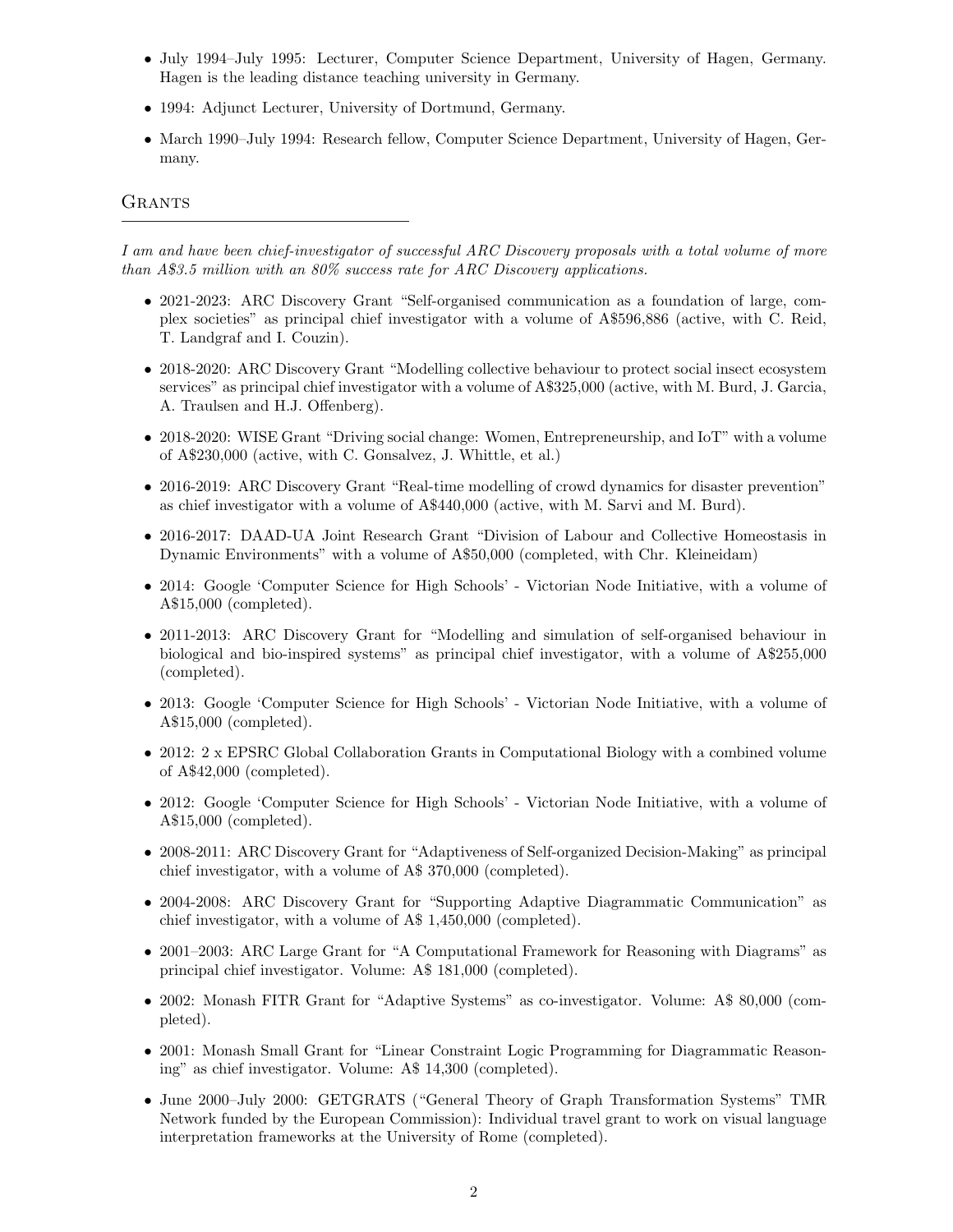• July 1995–July 1997: Individual postdoctoral research award from the German Research Council (Deutsche Forschungsgemeinschaft, DFG) for research on "constraint-logic based methods for the specification of visual languages and their usage in compiler construction." Volume: DM 110,000 (completed).

# Editorial Responsibilities and Conference Chairs

- since 2015: Editorial board member of "Natural Computing", Springer-Verlag.
- 2006-2016: Editorial board member of "Swarm Intelligence", Springer-Verlag.
- since 2006: Editorial board member for CSLI Publications (Stanford University): Studies in the Theory and Applications of Diagrams.
- 2002: Co-chair of the "Diagrams 2002" conference.
- 2002: Co-editor of "Diagrammatic Representation and Inference", Springer Verlag.
- 2001: Co-editor of "Diagrammatic Representations and Reasoning", Springer Verlag: the first monograph summarizing the state of the art in diagrammatic reasoning.
- 2000 2009: Steering Committee member of the "Diagrams" conference series.
- 2000: Publicity chair of the "Diagrams 2000" conference.
- 1999: Special track co-chair of the IEEE Symposium on Visual Languages.
- 1998: Co-editor of the first monograph on theoretical foundations of visual languages: "Visual Language Theory", Springer Verlag.
- 1998: Co-chair of the AAAI Fall Symposium on Formalizing Reasoning with Visual and Diagrammatic Representations.
- 1997: Special issue co-editor of the Journal of Visual Languages and Computing.
- 1997: Co-chair of the International IEEE Workshop on Theory of Visual Languages.
- 1996: Co-chair of the ACM AVI Workshop on Theory of Visual Languages.

## **PUBLICATIONS**

I have authored over 90 peer-reviewed publications and have received 3 Best Paper Awards and one Best Paper Award Special Mention at leading international conferences. My h-index is 26. A full list of my publications can be found on my [my Google Scholar profile](http://scholar.google.com.au/citations?user=9rl-K3IAAAAJ&hl=en) profile or in chronological order on my own web pages at <http://berndmeyer.net/research/references/>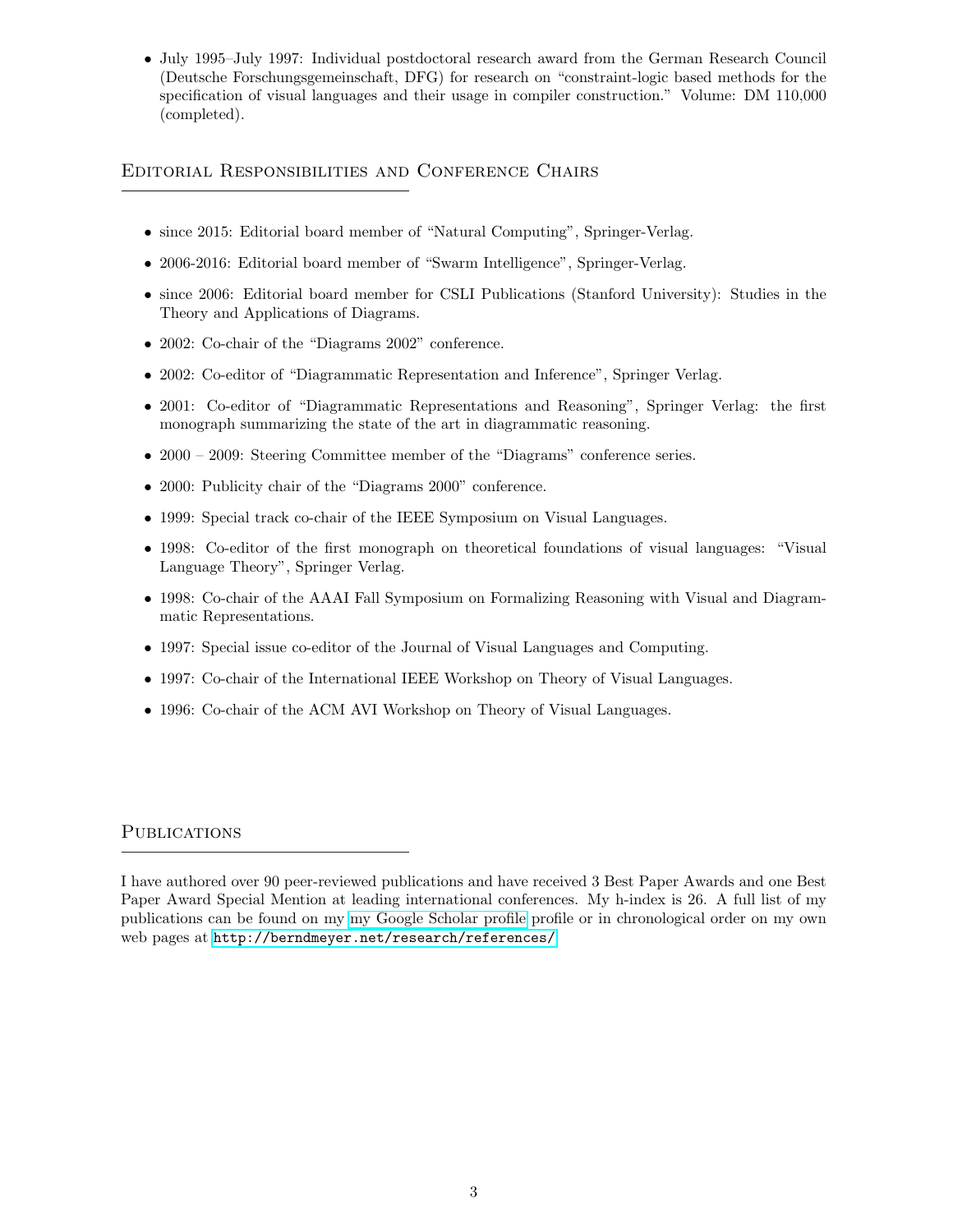From 2014-2017 Bernd Meyer served as Director of Education Outreach in the Faculty of Information Technology at Monash University, Melbourne. He has over 20 years of experience in undergraduate and postgraduate teaching and curriculum development and works closely with secondary educators to create a new kind of 'early start' computing curriculum that investigates computation beyond programming.

BM, together with S. Bird of The University of Melbourne, has conceived, initiated, and authored a new Year 12 computing study 'Algorithmics' in the Victorian Certificate of Education (detail see [https://www.monash.edu/it/future-students/study-areas/vce-algorithmics\)](https://www.monash.edu/it/future-students/study-areas/vce-algorithmics). This study is a first in several regards: 1) It is the first study under the new HESS schema designed to offer high performing secondary students early access to tertiary learning. 2) It is a radical departure from what is normally taught as IT in school curricula, emphasising Algorithmics, the core of computer science. 3) It is specifically designed to have no gender bias and has achieved a female enrolment quota of  $>30\%$  in its first delivery, an enormous increase on the  $\rm < 10\%$  quota in other VCE IT studies.

Since 2009 BM has led the Faculty of IT team that works with the John Monash Science School to develop a new 'Emerging Technologies' curriculum together with an advanced instantiation of the VCE IT curriculum, as well as specialised computational science units, particularly computational physics and data science. BM represents Monash University on the steering committee of the Victorian Government Monash Tech School project.

He is the lead author of the 'Algorithmic Thinking' special topic of the 'reSolve: Maths by Inquiry' initiative of the Australian Academy of Science.

He conceived and leads the 'Internet of Things Kitchen Garden' initiative [\(http://iotkg.org/\)](http://iotkg.org/), a program that uses digital technolgy to develop the mindset for evidence-based and data-driven decision making in early education that is currently being rolled out in Victorian schools.

BM has led various professional development activities for secondary school educators, specifically a series of weekly online video workshops for Algorithmics teachers and, together with S. Bird and and P. Christophersen of VCAA, the Victorian node of the world-wide Computer Science for High Schools initiative (CS4HS). He is involved in a number of other outreach activities that directly address students, including the Bebras contest.

BM has authored a range of IT teaching materials for secondary schools and educational software in conjunction with these (see [http://www.snap-apps.org/\)](http://www.snap-apps.org/). A set of these materials which offers self-guided project-based introductions to visual programming (see [http://www.flipt.org/\)](http://www.flipt.org/) has been met with widespread international interest: over 25000 copies are in circulation with expressions of interest received from more than 25 schools and universities world-wide to use these materials. Shortly after their release as iBooks, these materials occupied 3 of the top 10 positions on the charts for free textbooks on the iBooks store.